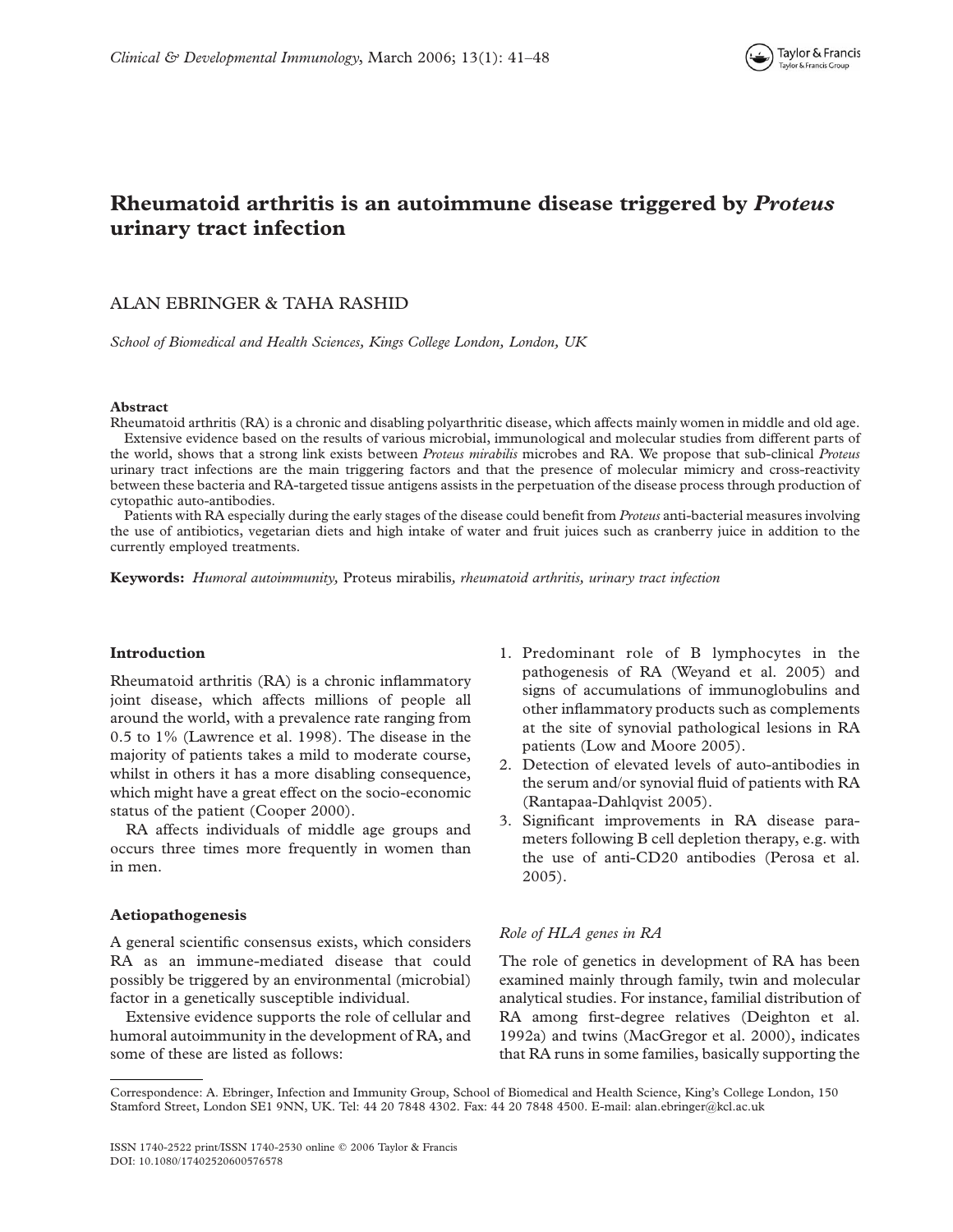concept of a genetic contribution, but at the same time arguing against the proposition that RA could be considered as a purely genetic disorder. However, in two separate genome-wide screenings with affected sib pairs, it has been shown that HLA haplotypes had the largest genetic contribution in RA (Cornelis et al. 1998; Jawaheer et al. 2001).

Nearly three decades ago, HLA-DR4 was the first genetic marker among other class II molecules, found to be significantly liked with RA susceptibility (Stastny 1976). It has been shown later that various other HLA-DRB1 alleles were either associated (HLA-DRB\*0101, \*0102, \*0401, \*0404, \*0405, \*1001 and 1402) or not associated (HLA-DRB\*0103, \*0402,  $*0403$  and  $*0408$ ) with RA (Newton et al. 2004), based on certain differences occurring within amino acid sequences at the location 69-74 "EQRRAA" which has been termed as the "shared epitope" (SE) moiety (Gregersen et al. 1987).

Regardless of the difference in the distribution of HLA genes among various ethnic groups, it has been reported that more than 95% of patients possess at least one of the RA-linked HLA-DR molecules (Weyand et al. 1992), which contain the "SE" amino acid sequence. Further to its role in conferring the disease susceptibility, these RA-associated HLA-DRB1 alleles have also been reported to have a great impact on the disease severity and extra-articular manifestations in patients with RA (Turesson et al. 2005).

### Immunological and molecular links between RA and Proteus

During the last 3 decades an extensive literature on the link between Proteus microbes and RA has been published in peer-reviewed journals. These studies were carried out by various independent groups worldwide. Some of this evidence, listed in chronological orders, can be summarized as follows: (Table I)

- 1. In early 1970s, a group from Tennessee reported an increase in the geometric mean titres of antibodies to Proteus OXK and herpes virus hominis but not to 28 other infectious disease antigens in RA patients when compared to controls (Chandler et al. 1971).
- 2. In mid 1980s, our group reported for the first time that antibody levels against  $P$ . mirabilis, a urinary pathogen, were significantly elevated in RA patients when compared to those with ankylosing spondylitis (AS) or healthy control subjects (Ebringer et al. 1985).
- 3. In early 1990s, we have identified an amino acid sequence homology between the "EQ/KRRAA" amino acid motif present in RA HLA-susceptibility molecules and the "ESRRAL" sequence present in P. mirabilis haemolysins (Ebringer et al. 1992).
- 4. In mid 1990s, our group has found another molecular homology between "LRREI" amino acid sequence present in type XI collagen and "IRRET" amino acid motif present in Proteus urease enzymes (Wilson et al. 1995).
- 5. In late 1990s, in vitro and in vivo immunological cross reactivities have been observed between synthetic peptides from Proteus haemolysin and urease enzyme molecules and those of HLA-DR1/DR4 and collagen self-antigens (Tiwana et al. 1999). Furthermore, Senior and colleagues from Dundee, have found that Proteus mirabilis is the most prominent microbe encountered in the urine of RA patients, who had bacteriuria more frequently than age- and sex-matched healthy controls (Senior et al. 1999).
- 6. In the year 2003, our group has shown that anti-ESRRAL Proteus antibodies from patients with active RA can haemolyse sheep red blood cells (SRBC) coated with HLA-DR4/1-containing "EQRRAA" but not HLA-B27-containing "QTDRED" amino acid synthetic peptides more frequently than patients with AS and healthy controls. By contrast, active AS patients with high anti-QTDRED Klebsiella antibodies had higher levels of an in vitro haemolytic reactions on SRBCs coated with "QTDRED" but not "ESRRAL" synthetic peptides when compared to patients with RA or to healthy controls (Wilson et al. 2003). Hence, RA and AS groups of patients could behave as reciprocal controls to each other concerning the involvement of antibodies against Proteus antigens in RA and Klebsiella antigens in AS. Blood donors did not react against either Proteus or Klebsiella antigens.
- 7. Between the year 1985 and 2003, many serological studies have been carried out by various independent groups. Cumulatively, they show that elevated antibodies against various antigens from Proteus mirabilis were observed in more than 1350 RA patients from 15 different countries worldwide when compared to corresponding healthy controls (Ebringer et al. 2003).
- 8. In the year 2004, a collaborative study was carried out involving Finish and Japanese patients with RA. It was observed that these patients were all showing significantly elevated levels of IgG antibodies to whole and synthetic peptide antigen preparations from P. mirabilis but not to those from E. coli and S. marcescens bacteria when compared to corresponding healthy controls or patients with systemic lupus erythematosus (Rashid et al. 2004).
- 9. In a recent multi-centre prospective study, it has been shown that rheumatoid factor-(RF) positive patients with RA had significantly elevated levels of IgM and IgA antibodies against Proteus  $mirabilis$  and IgA antibodies against  $E.$  coli when compared to disease and healthy control subjects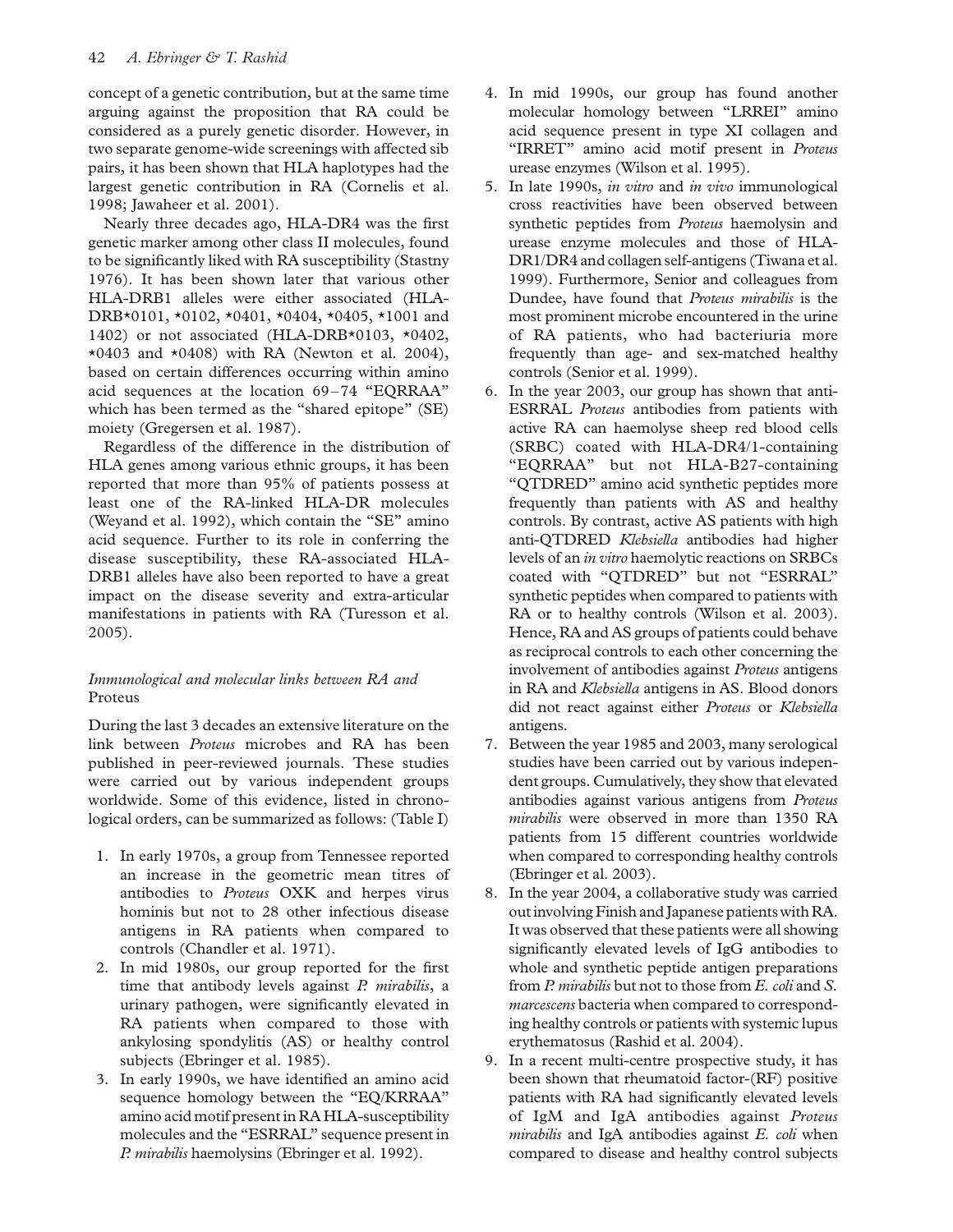| arthritis | Table I. Chronologically listed evidence of microbiological, molecular and immunological links between <i>Proteus</i> microbes and rheumatoid |
|-----------|-----------------------------------------------------------------------------------------------------------------------------------------------|
|           |                                                                                                                                               |

| Reference                           | Basic results                                                                                                                                                                                   | Methods used                                                                      |
|-------------------------------------|-------------------------------------------------------------------------------------------------------------------------------------------------------------------------------------------------|-----------------------------------------------------------------------------------|
| Chandler et al. (1971)              | Elevated antibodies to Proteus OXK<br>and herpes virus but not to 22 other<br>microbial agents in RA patients                                                                                   | Direct agglutination assay                                                        |
| Ebringer et al. (1985)              | when compared HCs.<br>Elevated antibodies to P. mirabilis<br>but not Klebsiella microbes in                                                                                                     | Indirect agglutination assay                                                      |
| Abuljadayel et al. (1988)           | patients with RA when compared to<br>AS patients and HCs.<br>Elevated anti-Proteus antibodies                                                                                                   | ΙIF                                                                               |
| Rogers et al. (1988)                | in RA patients compared to HCs.<br>Elevated levels of anti- <i>Proteus</i> antibodies<br>in RA patients compared to other<br>disease or healthy controls.                                       | <b>ELISA</b>                                                                      |
| Nasonova et al. (1989)              | Increased anti-Proteus antibodies in<br>the majority of Russian RA patients<br>when compared to corresponding<br>disease or healthy controls.                                                   | <b>ELISA</b>                                                                      |
| Wilson et al. (1990)                | Increased isolation of P. mirabilis from<br>urine of RA patients when compared<br>to patients with OA or to HCs.                                                                                | CLED (Oxoid Ltd) growth<br>and API20E (bioMerieux, Inc)<br>identification methods |
| Deighton et al. (1992b)             | Absence of positive correlations<br>between elevated antibodies to P. mirabilis<br>and antibodies against 4 viruses and<br>8 auto-antigens in patients with RA<br>when compared to HCs          | ΙIF                                                                               |
| Ebringer et al. (1992)              | Molecular homology between Proteus<br>haemolysins and HLA-DR4/1 antigens.                                                                                                                       | SwissProt and GenBank<br>database search                                          |
| Ebringer et al. (1993)              | Increased isolation rate of P. mirabilis<br>from urine of female more than male<br>patients with RA and in RA patients<br>as a whole when compared to healthy<br>subjects.                      | CLED growth and API20E<br>(bioMerieux, Inc)<br>identification methods             |
| Fielder et al. (1995)               | Elevated antibodies to P. mirabilis but<br>not to E. coli or S. Typhi bacteria in<br>French patients with RA                                                                                    | ELISA and IIF                                                                     |
| Subair et al. (1995)                | when compared to corresponding HCs.<br>Elevated antibodies to P. mirabilis but not<br>to E. coli or other normal bowel microbial<br>inhabitants in Bermudian patients with                      | ELISA and IIF                                                                     |
| Wilson et al. (1995)                | RA when compared to corresponding HCs.<br>Molecular similarities between Proteus<br>urease and collagen type XI antigens.<br>Elevated antibodies to Proteus haemolysin<br>and urease as well as | SwissProt and GenBank<br>database search and<br>ELISA                             |
| Tiwana et al. (1996)                | to HLA-DR4/1 and collagen antigenic peptides.<br>Elevated antibodies to Proteus but not to Serratia,<br>Escherichia and Pseudomonas bacteria in<br>RA patients when compared to HCs.            | <b>ELISA</b>                                                                      |
| Wanchu et al. (1997)                | Elevated antibodies to P. mirabilis but not<br>to S. typhi in Indian patients with RA when<br>compared to OA patients and to<br>HCs.                                                            | Tube agglutination                                                                |
| Wilson et al. (1997)                | A positive correlation between high serum<br>anti-Proteus antibody levels and urine Proteus<br>isolation rates in patients with RA.                                                             | ELISA and API20E methods                                                          |
| Blankenberg-Sprenkels et al. (1998) | Elevated anti-Proteus but not anti-Klebsiella<br>antibodies in Dutch RA patients when<br>compared to patients with AS or to HCs.                                                                | ΙIF                                                                               |
| Tiwana et al. (1999)                | In vitro and in vivo immunological<br>cross-reactivities between antibodies against<br>P. mirabilis and self-antigenic peptide molecules.                                                       | ELISA and peptide binding<br>dilution assay                                       |
| Rashid et al. (1999)                | Elevated antibodies to P. mirabilis in Spanish<br>and Norwegian patients with RA when<br>compared to corresponding HCs.                                                                         | ΙIF                                                                               |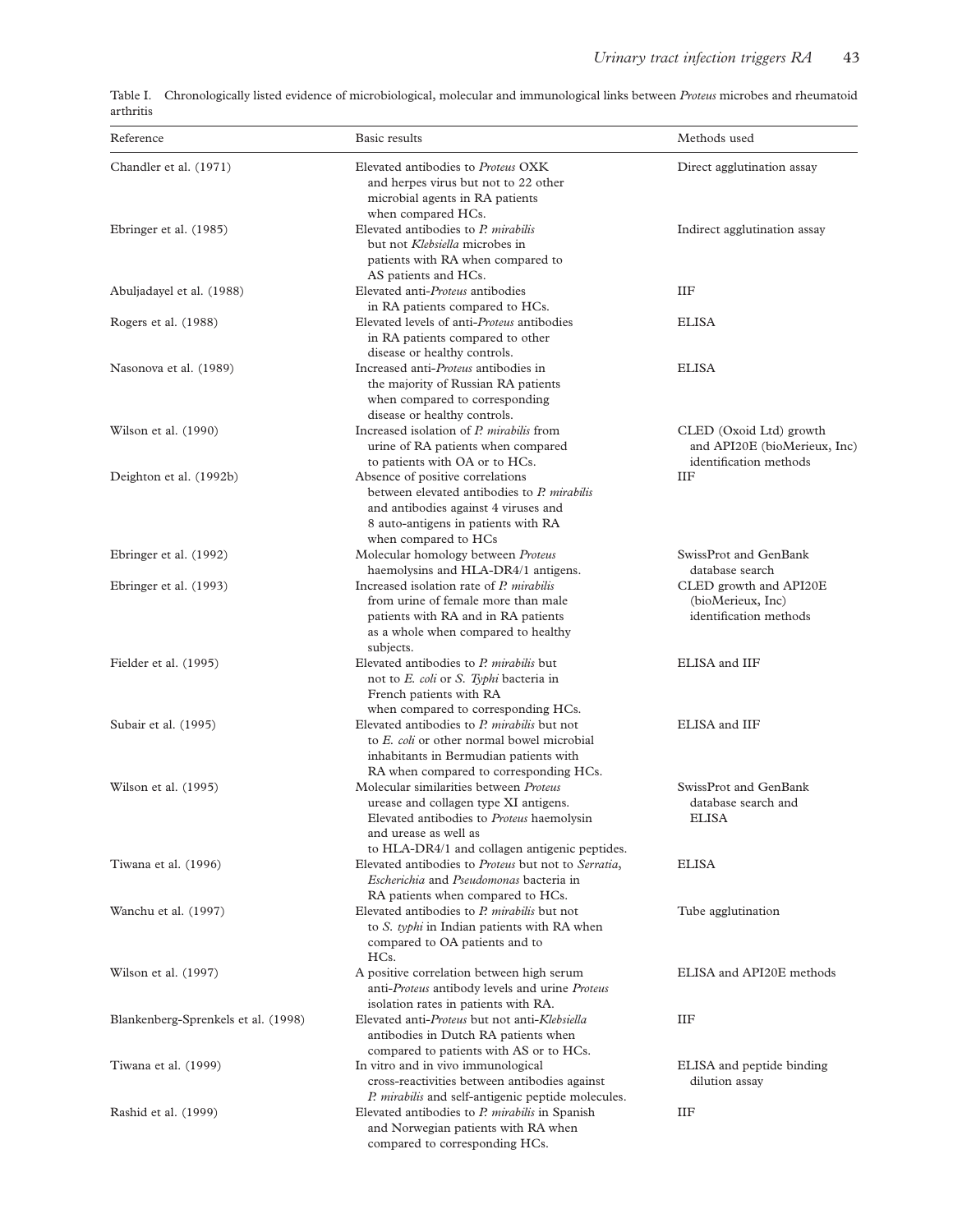#### 44 A. Ebringer & T. Rashid

Table  $I$  – *continued* 

| Reference              | <b>Basic results</b>                                                                                                                                                                                                                                    | Methods used                                  |
|------------------------|---------------------------------------------------------------------------------------------------------------------------------------------------------------------------------------------------------------------------------------------------------|-----------------------------------------------|
| Senior et al. (1999)   | Sub clinical <i>Proteus</i> bacteriuria and<br>elevated levels of anti- <i>Proteus</i> antibodies<br>in urine and serum of patients with RA<br>when compared to HCs.                                                                                    | ELISA and Immunoblot                          |
| Ushakova et al. (2000) | Elevated IgM and IgG antibodies to<br>P. mirabilis in Russian patients with RA<br>when compared to HCs.                                                                                                                                                 | <b>ELISA</b>                                  |
| Wilson et al. (2003)   | In vitro immunological cytotoxicity<br>reaction occurring between anti-Proteus<br>and anti-HLA-DRB1 antibodies<br>with the corresponding<br>crossreactive peptide molecules.                                                                            | ELISA and sheep red<br>cell haemolytic assays |
| Rashid et al. (2004)   | Finish and Japanese patients with RA<br>had elevated antibodies against whole<br>and synthetic peptide antigenic<br>preparations from P. mirabilis but not<br>those from <i>E. coli</i> and <i>S. marcescens</i><br>when compared to corresponding HCs. | ELISA and IIF                                 |
| Newkirk et al. (2005)  | Elevated IgM and IgA antibodies to<br>P. mirabilis and IgA antibodies to<br>E. coli but not to 6 other bacterial<br>and viral agents in rheumatoid factor<br>positive RA patients when compared to<br>those with other rheumatic diseases.              | <b>ELISA</b>                                  |

ELISA = Enzyme linked immunosorbent assay; HCs = Healthy controls; IIF = Indirect immunofluorescence; RA = Rheumatoid arthritis;  $AS =$  Ankylosing spondylitis;  $OA =$  Osteoarthritis; CLED = Cystine lactose-electrolyte deficient.

(Newkirk et al. 2005). However, many other studies carried out previously had shown that only anti-Proteus but no anti-E. coli antibodies were observed to be elevatedin RA patients (Fielder et al. 1995, Subair et al. 1995; Tiwana et al. 1996; Tani et al. 1997; Rashid et al. 2004).

- 10. In another study carried out by a group from Los Angeles, RA patients were reported to have IgA anti-Proteus antibodies detectable more than in healthy controls. However, several molecules from this microbe had shown reduced IgA immune responses compared to controls (Weisbart et al. 2005). It has been suggested that the occurrence of some "holes" in the IgA immune repertoire for certain antigens in Proteus bacteria could explain the possibility that RA patients are more liable to harbour this microbe and to have more frequent bouts of (albeit, sub-clinical) infections, with a consequent intermittent and/or progressive enhancement of anti-Proteus antibody responses.
- 11. Most recently, our group has studied the humoral immune responses against a new antigenic moiety from Proteus urease F enzyme, which was found to be non homologous to RA-targeted synovial tissue structures. We have shown that active RA patients had significantly elevated IgG and IgM anti-Proteus peptide antibodies when compared to healthy controls (Rashid et al. submitted). This latter finding argues against the suggestion that elevated antibodies against the Proteus crossreactive antigens

in RA patients could be an epiphenomenona resulting from increased exposure of auto-antigens due to pathological damages produced by bacterial triggers.

#### Proteus urinary tract infections and RA

Various microbiological and immunological data results support the suggestion that there is a link between RA and urinary tract infections (UTI) mainly caused by Proteus (Table II).

Patients with RA were reported to have a higher frequency of recurrent UTIs (Lawson and Maclean 1966; Tishler et al. 1992). Urine samples from RA patients yield higher isolation rates of P. mirabilis microbes than patients with osteoarthritis or healthy controls (Ebringer et al. 1993). RA patients had higher levels of antibodies against Proteus in their urine when compared to those of healthy subjects (Senior et al. 1999) and significant correlation was detected between serum anti-Proteus antibodies and Proteus urinary isolation rates in RA patients when compared to healthy controls (Wilson et al. 1997). Furthermore, RA patients group who were receiving a vegetarian diet had a drop in the levels of antibodies against P. mirabilis but not E. coli, when compared to those patients who were omnivores (Kjeldsen-Kragh et al. 1995). This dietary treatment may have exerted its specific anti-microbial effect via the actions of lignans and phytoestrogen metabolites (Adlercreutz et al.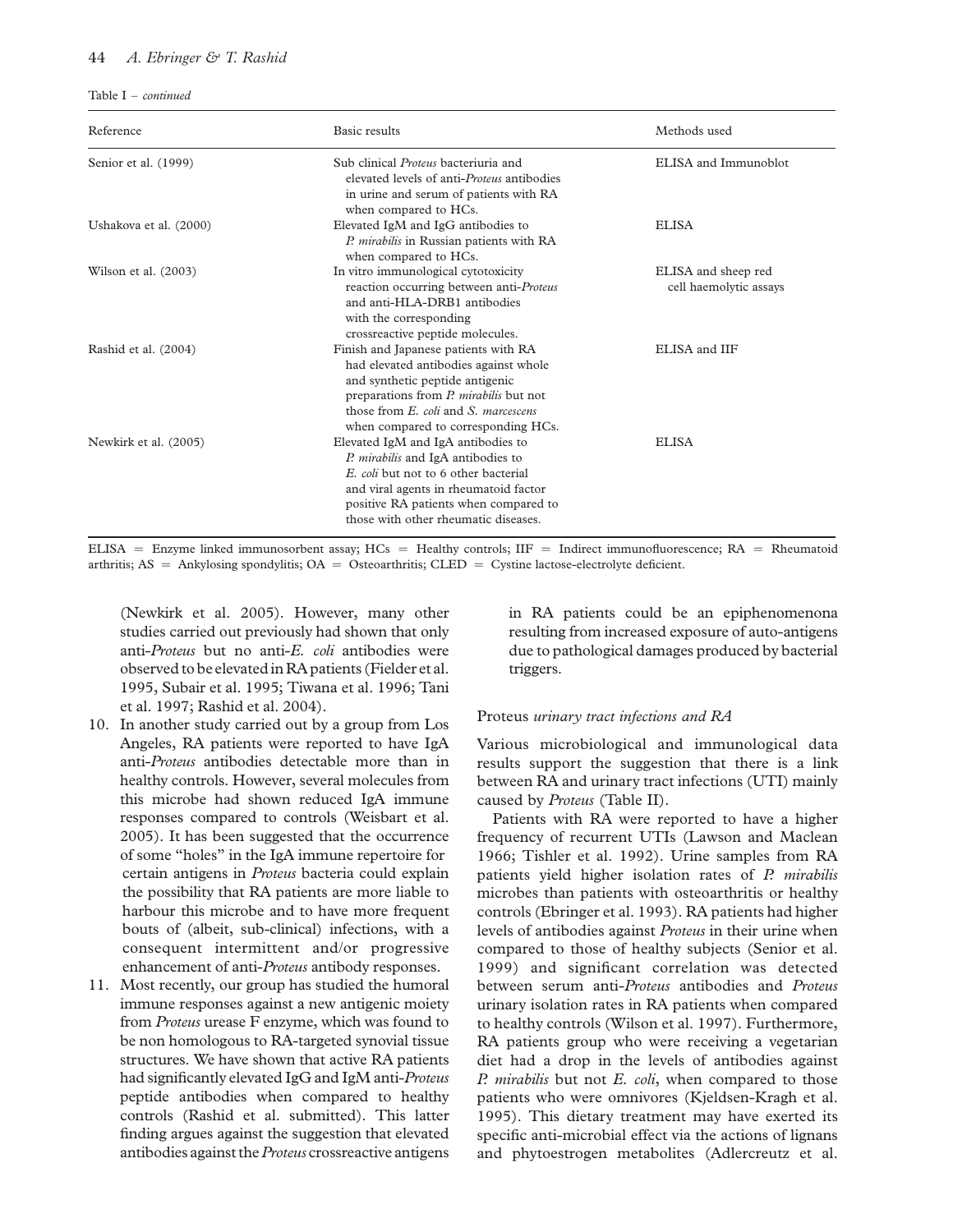#### Direct evidence:

1) Proteus mirabilis bacteria were isolated more frequently in patients with RA than those with other disease and healthy controls (Wilson et al. 1990; Senior et al. 1999).

2) A positive correlation has been detected between anti-Proteus antibodies and the rate of isolation of these microbes from urine of RA patients when compared to healthy subjects (Wilson et al. 1997). 3) RA patients receiving vegetarian diet are more liable to have decreased levels of anti-Proteus antibodies than omnivores (Kjeldsen-Kragh et al. 1995).

4) Elevated levels of anti-Proteus antibodies were observed in sera of RA patients coming from 15 different countries (Ebringer et al. 2003).

#### Indirect evidence:

1) Patients with severe RA had a higher frequency of recurrent UTIs (Tishler et al. 1992).

2) Women are more liable to develop recurrent UTIs (Franco 2005). This finding in combination to point number 1 above, could explain why RA is more common among women than men.

3) Proteus bacteria, which are urease-positive, account for 15% of UTIs, and affect the upper urinary tract, especially kidneys, whilst E. coli, another urogenic but urease-negative bacteria, account for the majority of UTIs and mainly involve bladder (Cattell 2005).

4) Patients with recurrent UTIs are more likely to respond to high daily intake of cranberry juice (Raz et al. 2004). Whether cranberry juice could have a beneficial effect in patients with RA needs to be investigated in a prospective controlled study.

1986), which are known to possess anti-bacterial activity in vitro (Ito et al. 1982).

Females are more vulnerable to develop UTIs than males and up to 60% of women have been reported to develop at least one episode of UTI in their lifetime (Foxman et al. 2000). A significant number of these women might have recurrent infections, and the chance of infection by Proteus species was found to increase with age (Nicolle 1996).

The increased incidence of UTIs in RA patients and the more frequent occurrence of UTIs in females, especially those of middle age and elderly groups might give an answer to the higher prevalence of RA among women.

#### Molecular mimicry as a plausible aetiopathogenetic mechanism

Molecular and immunological inter-relation between the triggering aetiological factor, namely Proteus mirabilis antigens, and targeted synovial tissue structures expressing HLA molecules that contain "SE" amino acid motif and collagen type XI, in RA could be explained by the molecular mimicry or cross-reactivity mechanism (Ebringer et al. 2005). High antibody titres against Proteus haemolysin and urease antigens in patients with active RA could bind to cross-reactive self antigens and consequently result in production of various inflammatory and immunological damaging mediators based on the mechanism of antibody-mediated cytotoxicity reactions (Figure 1). Damage to the synovial and other joint structures could result in the release of self-antigenic particles and auto-antibody production. Anti-Proteus crossreactive antibodies, which might result from recurrent, albeit subclinical UTIs, together with high levels of secondary auto-antibodies will bind to RA-targeted antigens in the synovial tissues. These immunological reactions could coincide with the initiation of clinical and laboratory exacerbations and further pathological damages.

#### Proposal of a new therapeutic strategy

Currently patients with RA are treated with various therapeutic strategies involving the use of antiinflammatory, immunosuppressive and biological agents as well as non-medical treatment modalities (Genovese and Harris 2005).

Although, the current medical treatments, especially those involving anti-tumour necrosis factor therapies (Haraoui 2005), have a promising beneficial effect particularly in easing or even halting the disease progress, they are expensive (Merkesdal et al. 2004) and cause side-effects. In order, to achieve a prolonged clinical remission, continuous immunosuppression with these drugs is required because this kind of treatment could not eradicate the causative microbial agents.

Based on the existing evidence for involving Proteus bacteria in the pathogenesis of RA, it is logical to propose a new therapeutic modality in the management of RA, which could be implemented in conjunction with other currently used treatments. This new treatment includes anti-Proteus measures involving the use of Proteus-sensitive antibiotics with dietary manipulations in the forms of vegetarian diet (Kjeldsen-Kragh et al. 1995) and high daily intake of water and fruit juices containing fructose such as cranberry juice (Rashid et al. 2001).

It could also be possible to make a vaccine mainly derived from Proteus antigenic molecules that do not contain the cross-reactive epitopes, in order to prevent susceptible individuals of acquiring Proteus UTIs and decrease the chance of developing RA or at least limit further damages in those with established disease.

#### Conclusion

Based on the results of various studies carried out in relation to Proteus microbes, it could be said that compelling evidence exists linking this microbe to RA, starting with recurrent sub-clinical Proteus UTIs and ending in the full development of RA. To prove the scientific logic of this possibility, and its benefit to patients clinical trials using anti-Proteus measures in RA are required to be carried out in prospective longitudinal studies.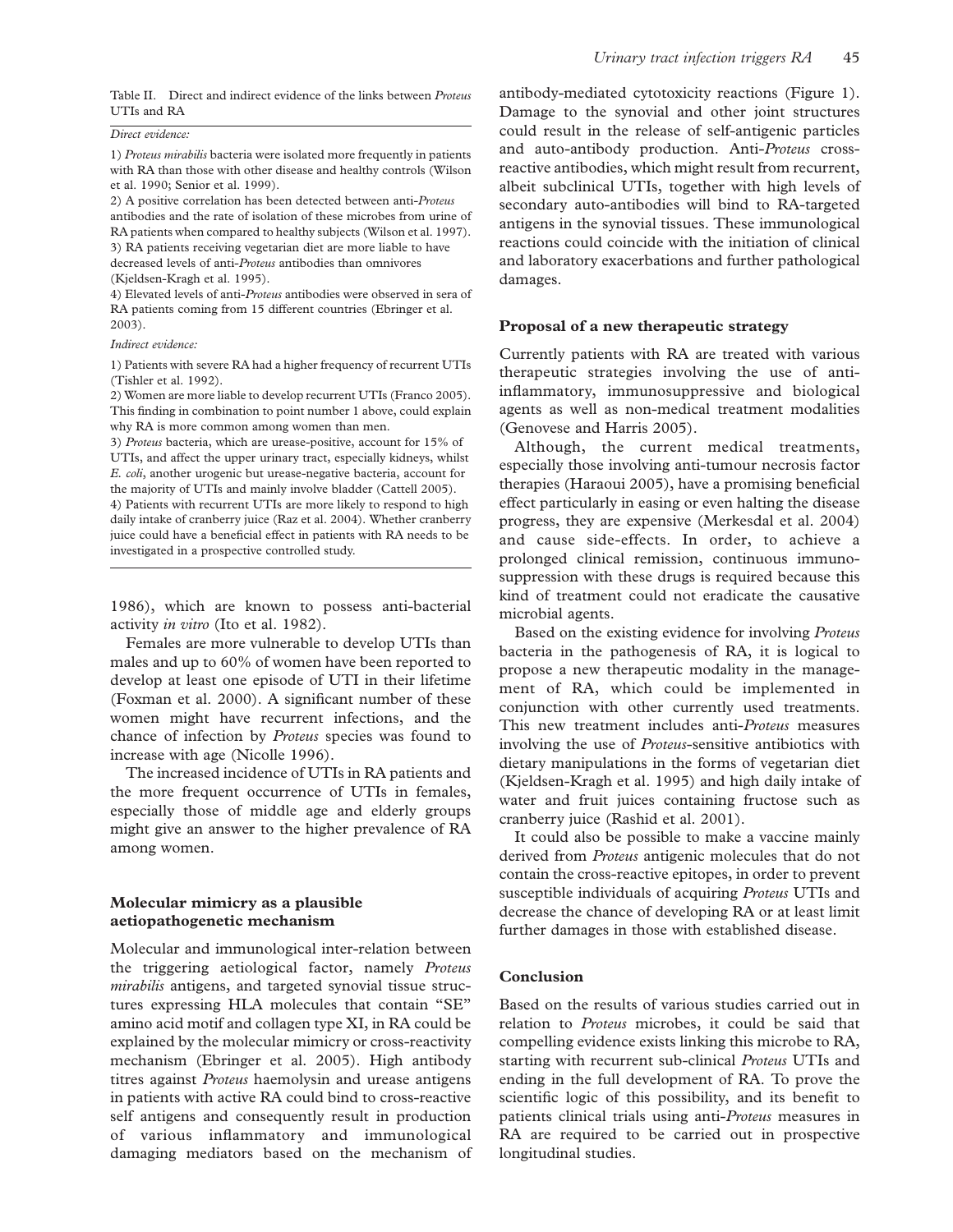

Figure 1. Schematic representation of pathological steps in the development of rheumatoid arthritis.

#### Acknowledgements

We thank the Trustees of the Middlesex Hospital, the Arthritis Research Campaign (Grant EO514) and "American Friends of King's College London" for their support.

#### References

- Abuljadayel I, Cox N, Ebringer A. 1988. Antibodies to Proteus in rheumatoid arthritis (RA) and to Klebsiella in ankylosing spondylitis (AS) measured by immunofluorescence. Br J Rheumatol 27(Suppl. 2): Abst. 2.
- Adlercreutz H, Fotsis T, Bannwart C, Wahala K, Makela T, Brunow G, Hase T. 1986. Determination of urinary lignans and phytoestrogen metabolites, potential antiestrogens and anticarcinogens, in urine of women on various habitual diets. J Steroid Biochem 25:791–797.
- Blankenberg-Sprenkels SH, Fielder M, Feltkamp TE, Tiwana H, Wilson C, Ebringer A. 1998. Antibodies to Klebsiella pneumoniae in Dutch patients with ankylosing spondylitis and acute anterior uveitis and to Proteus mirabilis in rheumatoid arthritis. J Rheumatol 25:743–747.
- Cattell WR. 2005. Lower and upper urinary tract infections in the adult. In: Davison AM, Cameron JS, Grunfeld J, Ponticelli C, Ritz E, Winearls CG, van Ypersele C, editors. Oxford textbook of clinical nephrology. Oxford: Oxford University Press, 1111–1129.
- Chandler RW, Robinson H, Masi AT. 1971. Serological investigations for evidence of an infectious aetiology of rheumatoid arthritis. Ann Rheum Dis 30:274–278.
- Cooper NJ. 2000. Economic burden of rheumatoid arthritis: A systematic review. Rheumatology 39:28–33.
- Cornelis F, Faure S, Martinez M, Prud'homme JF, Fritz P, Dib C, Alves H, Barrera P, de Vries N, Balsa A, et al. 1998. New susceptibility locus for rheumatoid arthritis suggested by a genome-wide linkage study. Proc Natl Acad Sci USA 95:10746–10750.
- Deighton CM, Roberts DF, Walker DJ. 1992a. Effect of disease severity on rheumatoid arthritis concordance in same sexed siblings. Ann Rheum Dis 51:943–945.
- Deighton CM, Gray SW, Biant AJ, Walker DJ. 1992b. Specificity of the Proteus antibody response in rheumatoid arthritis. Ann Rheum Dis 51:1206–1207.
- Ebringer A, Ptaszynska T, Corbett M, Wilson C, Macafee Y, Avakian H, Baron P, James DCO. 1985. Antibodies to Proteus in rheumatoid arthritis. Lancet ii:305 –307.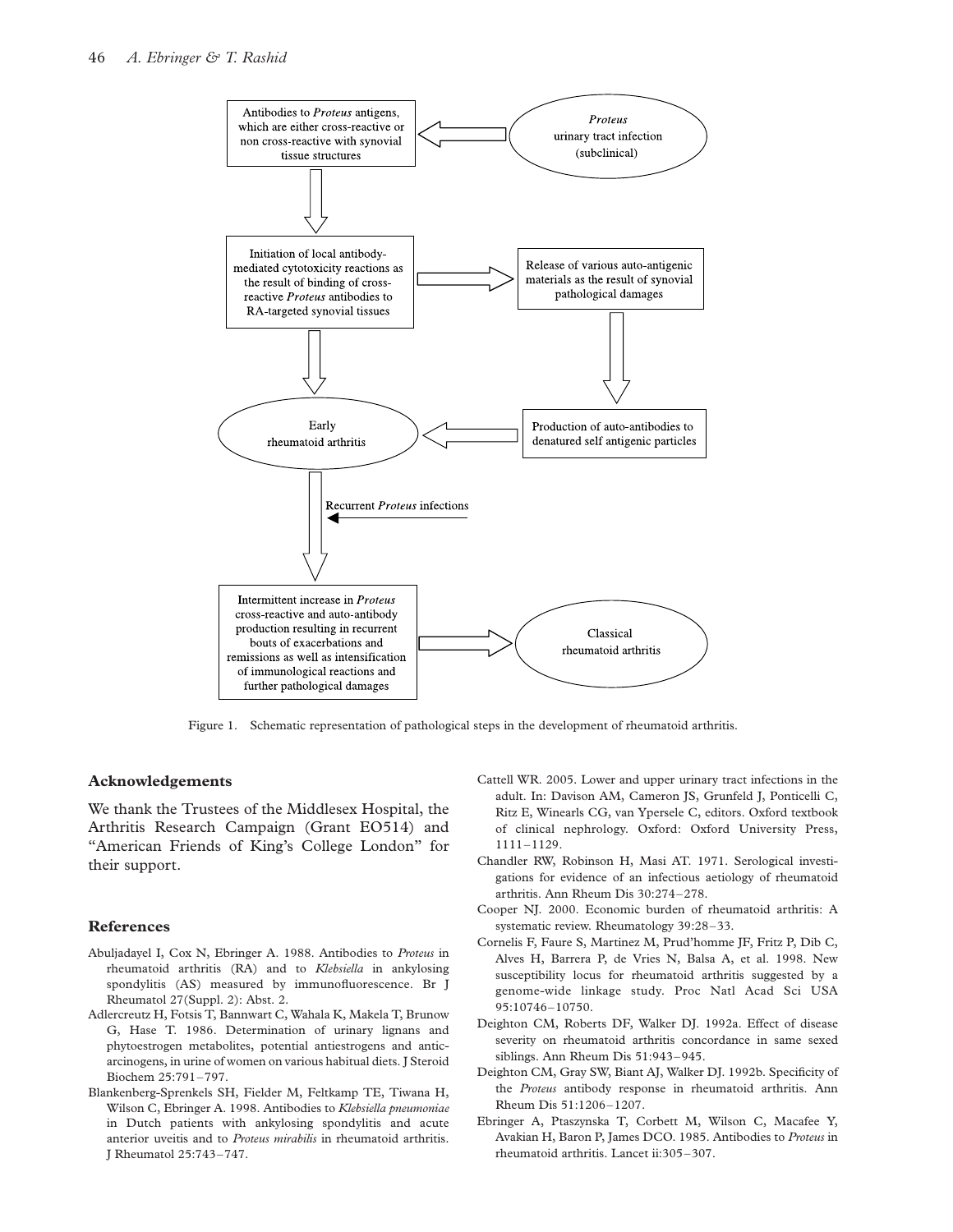- Ebringer A, Cunningham P, Ahmadi K, Wrigglesworth J, Hosseini R, Wilson C. 1992. Sequence similarity between HLA-DR1 and DR4 subtypes associated with rheumatoid arthritis and Proteus/Serratia membrane haemolysins. Ann Rheum Dis 51:1245–1246.
- Ebringer A, Wilson C, Ahmadi K, Corbett M, Rashid T, Shipley M, et al. 1993. Rheumatoid arthritis as a reactive arthritis to Proteus infection: Prospects for therapy In: Machtey I, ed. "Sixth International Seminar on the Treatment of Rheumatic Diseases". Prog Rheumatol 5, 77–83.
- Ebringer A, Rashid T, Wilson C. 2003. Rheumatoid arthritis: Proposal for the use of anti-microbial therapy in early cases. Scand J Rheumatol 32:2-11.
- Ebringer A, Hughes L, Rashid T, Wilson C. 2005. Molecular mimicry. In: Vohr HW, editor. Encyclopedic Reference of Immunotoxicology. Berlin Heidelberg: Springer-Verlag. p 451–456.
- Fielder M, Tiwana H, Youinou P, Le Goff P, Deonarian R, Wilson C, Ebringer A. 1995. The specificity of the anti-Proteus antibody response in tissue-typed rheumatoid arthritis (RA) patients from Brest. Rheumatol Int 15:79–82.
- Foxman B, Barlow R, D'Arcy H, Gillespie B, Sobel JD. 2000. Urinary tract infection: Self reported incidence and associated costs. Ann Epidemiol 10:509–515.
- Franco AV. 2005. Recurrent urinary tract infections. Best Pract Res Clin Obstet Gynaecol 19:861–873.
- Genovese MC, Harris Jr., ED. 2005. Treatment of rheumatoid arthritis. In: Harris Jr, ED, Budd RC, Firestein GS, Genovese MC, Sergent JS, Ruddy S, Sledge CB, editors. Kelley's Textbook of Rheumatology. Philadephia: W.B. Saunders. p. 1079–1100.
- Gregersen PK, Silver J, Winchester RJ. 1987. The shared epitope hypothesis. An approach to understanding the molecular genetics of susceptibility to rheumatoid arthritis. Arthritis Rheum 30:1205–1213.
- Haraoui B. 2005. Differentiating the efficacy of the tumor necrosis factor inhibitors. Semin Arthritis Rheum 34:7–11.
- Ito K, Iida T, Ichino K, Tsunezuka M, Hattori M, Namba T. 1982. Obovatol and obovatal, novel biphenyl ether lignans from the leaves of Magnolia obovata Thunb. Chem Pharm Bull 32:3347–3353.
- Jawaheer D, Seldin MF, Amos CI, Chen WV, Shigeta R, Monteiro J, Kern M, Criswell LA, Albani S, Nelson JL, et al. 2001. A genome-wide screen in multiplex rheumatoid arthritis families suggests genetic overlap with other autoimmune diseases. Am J Hum Genet 68:929–936.
- Kjeldsen-Kragh J, Rashid T, Dybwad A, Sioud M, Haugen M, Forre O, Ebringer A. 1995. Decrease in anti-Proteus mirabilis but not anti-Escherichia coli antibody levels in rheumatoid arthritis patients treated with fasting and a one year vegetarian diet. Ann Rheum Dis 54:221–224.
- Lawrence RC, Helmick CH, Arnett FC, Deyo RA, Felson DT, Giannini EH, Heyse SP, Hirsch R, Hochberg MC, Hunder GG, Liang MH, Pillemer SR, Steen VD, Wolfe F. 1998. Estimates of the prevalence of arthritis and selected musculoskeletal disorders in the United States. Arthritis Rheum 41:778–799.
- Lawson AA, Maclean N. 1966. Renal disease and drug therapy in rheumatoid arthritis. Ann Rheum Dis 25:441–449.
- Low JM, Moore TL. 2005. A role for the complement system in rheumatoid arthritis. Curr Pharm Des 11:655–670.
- MacGregor AJ, Snieder H, Rigby AS, Koskenvuo M, Kaprio J, Aho K, Silman AJ. 2000. Characterizing the quantitative genetic contribution to rheumatoid arthritis using data from twins. Arthritis Rheum 43:30–37.
- Merkesdal S, Ruof J, Mittendorf T, Zeidler H. 2004. Costeffectiveness of TNF-alpha-blocking agents in the treatment of rheumatoid arthritis. Expert Opin Pharmacother 5:1881–1886.
- Nasonova VA, Denisov LN, Belen'kii AG, Balabanova RM, Iakovleva DB. 1989. Circulation of intestinal infection in the families of patients with rheumatic diseases and the state of

humoral immunity to enterobacterial antigens. Vestn Akad Med Nauk SSSR 6:56 –60.

- Newkirk MM, Goldbach-Mansky R, Senior BW, Klippel J, Schumacher Jr., HR, El-Gabalawy HS. 2005. Elevated levels of IgM and IgA antibodies to Proteus mirabilis and IgM antibodies to Escherichia coli are associated with early rheumatoid factor (RF)-positive rheumatoid arthritis. Rheumatology 44:1433–1441.
- Newton JL, Harney SM, Wordsworth BP, Brown MA. 2004. A review of the MHC genetics of rheumatoid arthritis. Genes Immun 5:151–157.
- Nicolle LE. 1996. Bacteria and urinary tract infections in the elderly. In: Mulholland SG, editor. Antibiotic therapy in urology. Philadelphia: Lippincott-Raven.
- Perosa F, Favoino E, Caragnano MA, Prete M, Dammacco F. 2005. CD20: A target antigen for immunotherapy of autoimmune diseases. Autoimmunity Rev 4:526–531.
- Rantapaa-Dahlqvist S. 2005. Diagnostic and prognostic significance of autoantibodies in early rheumatoid arthritis. Scand J Rheumatol 34:83–96.
- Rashid T, Darlington G, Kjeldsen-Kragh J, Forre O, Collado A, Ebringer A. 1999. Proteus IgG antibodies and C-reactive protein in English, Norwegian and Spanish patients with rheumatoid arthritis. Clin Rheumatol 18:190–195.
- Rashid T, Tiwana H, Wilson C, Ebringer A. 2001. Rheumatoid arthritis as an autoimmune disease caused by Proteus urinary tract infections: A proposal for a therapeutic protocol. IMAJ 3:675–680.
- Rashid T, Leirisalo-Repo M, Tani Y, Hukuda S, Kobayashi S, Wilson C, Bansal S, Ebringer A. 2004. Antibacterial and antipeptide antibodies in Japanese and Finish patients with rheumatoid arthritis. Clin Rheumatol 23:134–141.
- Rashid T, Jayakumar KS, Binder A, Ellis S, Cunningham P, Ebringer A, Rheumatoid arthritis patients have elevated antibodies to cross-reactive and non cross-reactive antigens from Proteus microbes Ann Rheum Dis (submitted).
- Raz R, Chazan B, Dan M. 2004. Cranberry juice and urinary tract infection. Clin Infect Dis 15:1413–1419.
- Rogers P, Hassan J, Bresnihan B, Feighery C, Whelan A. 1988. Antibodies to Proteus in rheumatoid arthritis. Br J Rheumatol 27(Suppl. 2):90 –94.
- Senior BW, Anderson GA, Morley KD, Kerr MA. 1999. Evidence that patients with rheumatoid arthritis have asymptomatic 'nonsignificant' Proteus mirabilis bacteriuria more frequently than healthy controls. J Infect 38:99–106.
- Stastny P. 1976. Mixed lymphocyte cultures in rheumatoid arthritis. J Clin Invest 57:1148–1157.
- Subair H, Tiwana H, Fielder M, Binder A, Cunningham K, Ebringer A, Wilson C, Hudson MJ. 1995. Elevation in anti-Proteus antibodies in patients with rheumatoid arthritis from Bermuda and England. J Rheumatol 22:1825–1828.
- Tani Y, Tiwana H, Hukuda S, Nishioka J, Fielder M, Wilson C, Bansal S, Ebringer A. 1997. Antibodies to Klebsiella, Proteus, and HLA-B27 peptides in Japanese patients with ankylosing spondylitis and rheumatoid arthritis. J Rheumatol 24:109–114.
- Tishler M, Caspi D, Aimog Y, Segal R, Yaron M. 1992. Increased incidence of urinary tract infection in patients with rheumatoid arthritis and secondary Sjogren's syndrome. Ann Rheum Dis 51:601–606.
- Tiwana H, Wilson C, Cunningham P, Binder A, Ebringer A. 1996. Antibodies to four gram-negative bacteria in rheumatoid arthritis which share sequences with the rheumatoid arthritis susceptibility motif. Br J Rheumatol 35:592–594.
- Tiwana H, Wilson C, Alvarez A, Abuknesha R, Bansal S, Ebringer A. 1999. Cross-reactivity between the rheumatoid arthritisassociated motif EQKRAA and structurally related sequences found in Proteus mirabilis. Infect Immun 67:2769–2775.
- Turesson C, Schaid DJ, Weyand CM, Jacobsson LT, Goronzy JJ, Petersson IF, Sturfelt G, Nyhall-Wahlin BM, Truedsson L,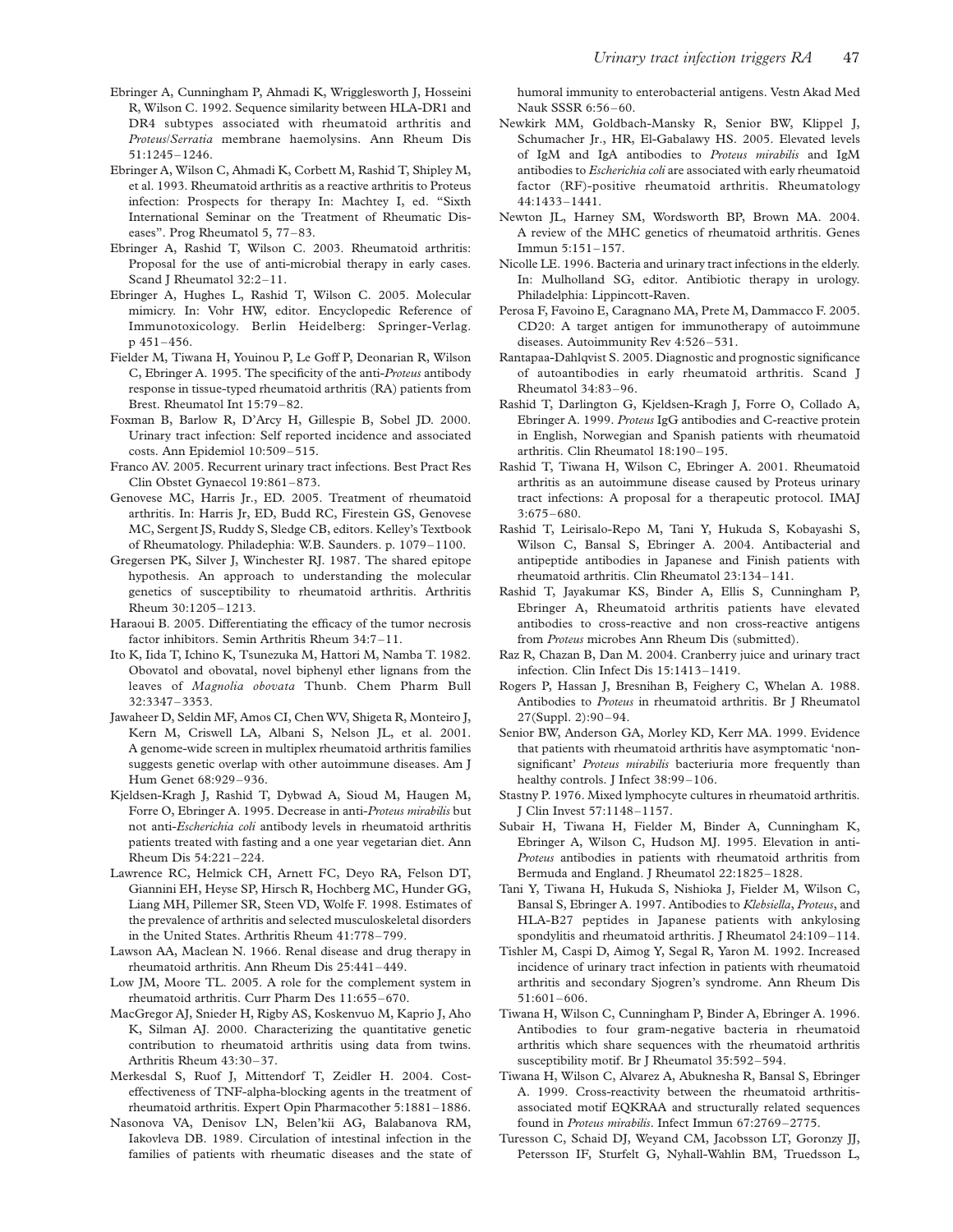Dechant SA, Matteson EL. 2005. The impact of HLA-DRB1 genes on etra-articular manifestations in rheumatoid arthritis. Arthritis Res Ther 7:1386–1393.

- Ushakova MA, Muravijuv UV, Vaneeva NP, Jastrebova NE, Maslov II, Z, acharova IE, et al. 2000. The Proteus mirabilis antibody levels in patients with rheumatoid arthritis. Rheumatologia 14: Abst.78.
- Wanchu A, Deodhar SD, Sharma M, Gupta V, Bambery P, Sud A. 1997. Elevated levels of anti-Proteus antibodies in patients with active rheumatoid arthritis. Indian J Med Res 105:39–42.
- Weisbart RH, Min Y, Wong AL, Kang J, Kwunyeun S, Lin A, Kim J, Chan G, Wakelin R, Sohn W, Chang SS, Nishimura RN. 2005. Selective IgA immune unresponsiveness to Proteus mirabilis fumarate reductase A-chain in rheumatoid arthritis. J Rheumatol 32:1208–1212.
- Weyand CM, Hicok KC, Conn DL, Goronzy JJ. 1992. The influence of HLA-DR*b*1 genes on disease severity in rheumatoid arthritis. Ann Intern Med 117:801–806.
- Weyand CM, Seyler TM, Goronzy JJ. 2005. B cells in rheumatoid synovitis. Arthritis Res Ther 7(Suppl. 3):S9–S12.
- Wilson C, Corbett M, Ebringer A. 1990. Increased isolation of Proteus mirabilis species from rheumatoid arthritis patients compared to osteoarthritis patients and healthy controls. Br J Rheumatol 29(Suppl. II): Abst. 99.
- Wilson C, Ebringer A, Ahmadi K, Wrigglesworth J, Tiwana H, Fielder M, Binder A, Ettelaie C, Cunningham P, Joannou C, et al. 1995. Shared amino acid sequences between major histocompatibility complex class II glycoproteins, type XI collagen and Proteus mirabilis in rheumatoid arthritis. Ann Rheum Dis 54:216–220.
- Wilson C, Thakore D, Isenberg D, Ebringer A. 1997. Correlation between anti-Proteus antibodies and isolation rates of P. mirabilis in rheumatoid arthritis. Rheumatol Int 16:187–189.
- Wilson C, Rashid T, Tiwana H, Beyan H, Hughes L, Bansal S, Ebringer A, Binder A. 2003. Cytotoxicity responses to peptide antigens in rheumatoid arthritis and ankylosing spondylitis. J Rheumatol 30:972–978.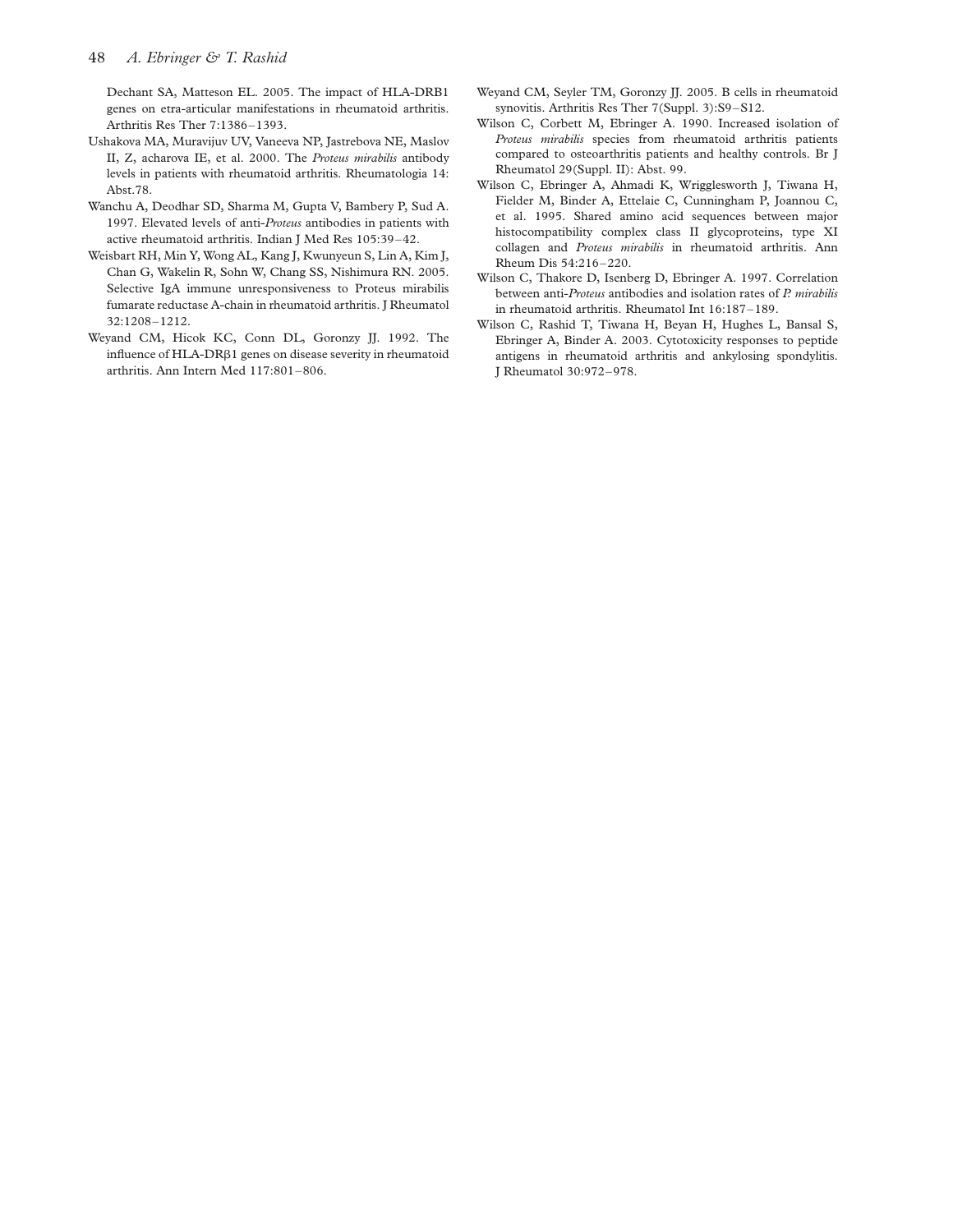# **Special Issue on Climate Change and Infectious Disease**

## **Call for Papers**

Virtually every atmospheric scientist agrees that climate change—most of it anthropegenic—is occurring rapidly. This includes, but is not limited to, global warming. Other variables include changes in rainfall, weather-related natural hazards, and humidity. The Intergovernmental Panel on Climate Change (IPCC) issued a major report earlier this year establishing, without a doubt, that global warming is occurring, and that it is due to human activities.

Beginning about two decades ago, scientists began studying (and speculating) how global warming might affect the distribution of infectious disease, with almost total emphasis on vector-borne diseases. Much of the speculation was based upon the prediction that if mean temperatures increase over time with greater distance from the equator, there would be a northward and southward movement of vectors, and therefore the prevalence of vector-borne diseases would increase in temperate zones. The reality has been more elusive, and predictive epidemiology has not yet allowed us to come to conclusive predictions that have been tested concerning the relationship between climate change and infectious disease. The impact of climate change on infectious disease is not limited to vector-borne disease, or to infections directly impacting human health. Climate change may affect patterns of disease among plants and animals, impacting the human food supply, or indirectly affecting human disease patterns as the host range for disease reservoirs change.

In this special issue, Interdisciplinary Perspectives on Infectious Diseases is soliciting cross-cutting, interdisciplinary articles that take new and broad perspectives ranging from what we might learn from previous climate changes on disease spread to integrating evolutionary and ecologic theory with epidemiologic evidence in order to identify key areas for study in order to predict the impact of ongoing climate change on the spread of infectious diseases. We especially encourage papers addressing broad questions like the following. How do the dynamics of the drivers of climate change affect downstream patterns of disease in human, other animals, and plants? Is climate change an evolutionary pressure for pathogens? Can climate change and infectious disease be integrated in a systems framework? What are the relationships between climate change at the macro level and microbes at the micro level?

Authors should follow the Interdisciplinary Perspectives on Infectious Diseases manuscript format described at the journal site [http://www.hindawi.com/journals/ipid/.](http://www.hindawi.com/journals/ipid/) Prospective authors should submit an electronic copy of their complete manuscript through the journal Manuscript Tracking System at [http://mts.hindawi.com/,](http://mts.hindawi.com/) according to the following timetable:

| Manuscript Due          | June 1, 2008      |
|-------------------------|-------------------|
| First Round of Reviews  | September 1, 2008 |
| <b>Publication Date</b> | December 1, 2008  |

### **Guest Editors**

**Bettina Fries,** Albert-Einstein College of Medicine, Yeshira University, NY 10461, USA; fries@aecom.yu.edu

**Jonathan D. Mayer,** Division of Allergy and Infectious Diseases, University of Washington, WA 98195, USA; jmayer@u.washington.edu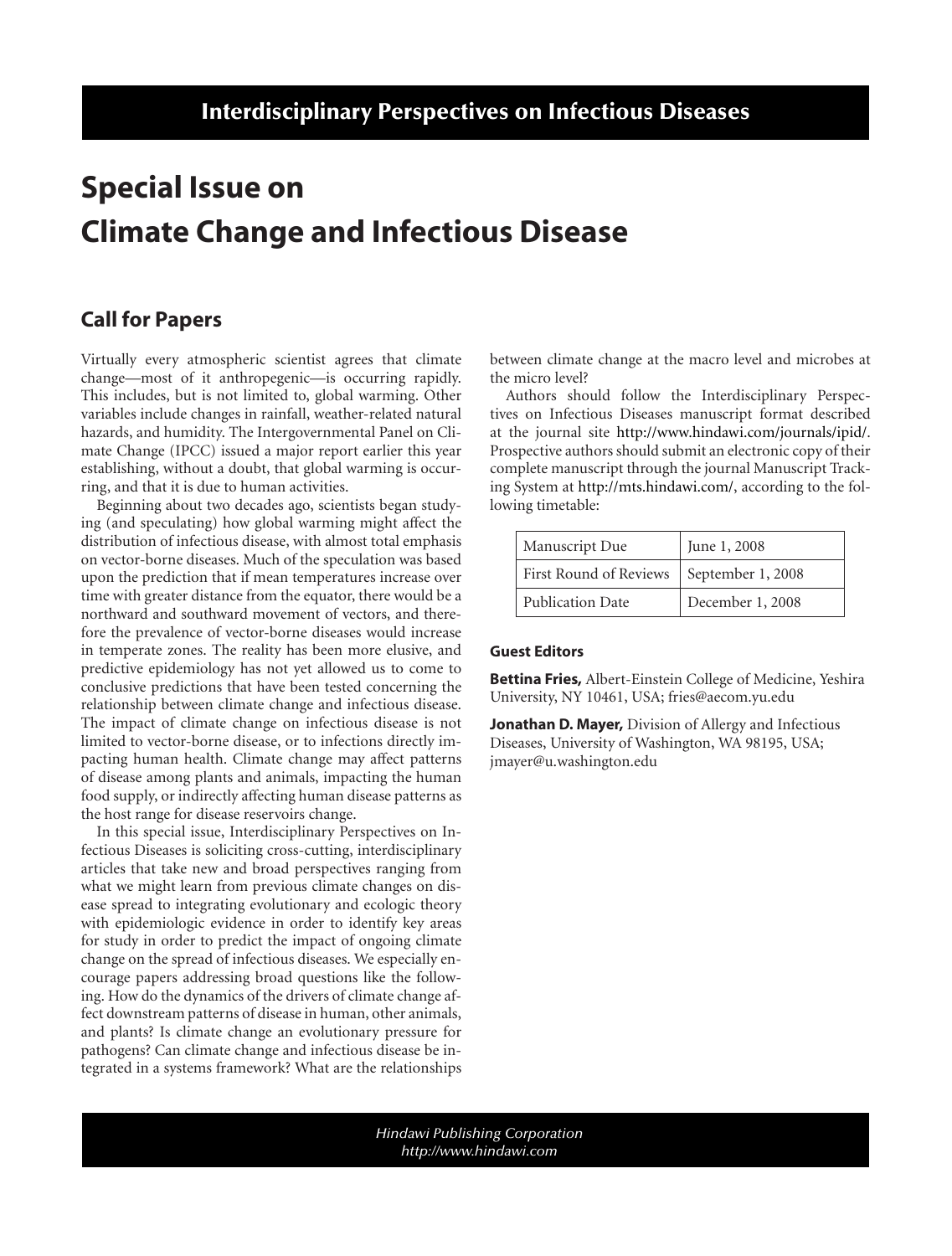# **Special Issue on Practice Management and Health Policy**

## **Call for Papers**

The explosion of better health care technology coupled with the government's inability to adequately pay for these services has caused a major dilemma. Because of this, many different reimbursement paradigms have been suggested to replace the current fee for service system. This movement in part also stems from the Institute of Medicine's (IOM) 1998 report "To Err is Human" which reported that approximately 98 000 people die annually in the United States because of preventable medical mistakes. This has raised public awareness of medical errors and sparked new ideas from payers and consumers in order to improve health care quality and outcomes. In 2001, the IOM's subsequent report recommended aligning reimbursement policies with quality improvement thus increasing awareness of pay-for-performance (P4P), a reimbursement system based on rewarding physicians for the quality, rather than quantity, of provided care. With P4P initiatives currently underway in both the private and public sectors, there has been increased attention towards refining healthcare delivery through improved efficiency, application of core business principles to ambulatory care, and improving patient satisfaction.

The scope of this special edition is two fold: one is to focus on the importance of practice management and to present and discuss research in this area along with commentary on the implementation of electronic medical records, practice mergers, and methods to improve practice efficiency. The second objective is to provide the reader with health policy updates from nationally recognized experts and organizations regarding many of the rapidly evolving issues involving urologists.

The list of topics to be covered includes, but is not limited to:

- Office efficiency in the urology practice
- The impact of physician work effort both in the operating room and in the office: what is the best balance?
- Merging physician practices: lessons learned
- Update from MEDPAC on current health policy trends as related to reimbursement in the United States (Ron Castellanos)
- Leverage advocacy: promoting new models for health policy in urology (UROPAC: Sam Sheppard)
- The ramifications of the pay for performance reimbursement paradigm on clinical practice patterns for common urologic conditions
- The impact of electronic medical records on physician practice
- Update on AUA efforts in the area of physician quality reporting and the development of urology specific quality measures

Authors should follow the Advances in Urology manuscript format described at the journal site [http://www.hindawi](http://www.hindawi.com/journals/au/) [.com/journals/au/.](http://www.hindawi.com/journals/au/) Prospective authors should submit an electronic copy of their complete manuscript through the journal Manuscript Tracking System at [http://mts](http://mts.hindawi.com/) [.hindawi.com/,](http://mts.hindawi.com/) according to the following timetable:

| Manuscript Due          | June 1, 2008      |
|-------------------------|-------------------|
| First Round of Reviews  | September 1, 2008 |
| <b>Publication Date</b> | December 1, 2008  |

### **Guest Editors**

**Chris M. Gonzalez,** Department of Urology, Northwestern University, Chicago, IL, USA; cgonzalez@nmff.org

**David F. Penson,** USC/Norris Cancer Center, University of Southern California, Los Angeles, CA, USA; penson@usc.edu

**Steven Schlossberg,** Medical Informatics, Sentara Healthcare, 6333 Center Drive, Norfolk, Va 23502, USA; smschlos@sentara.com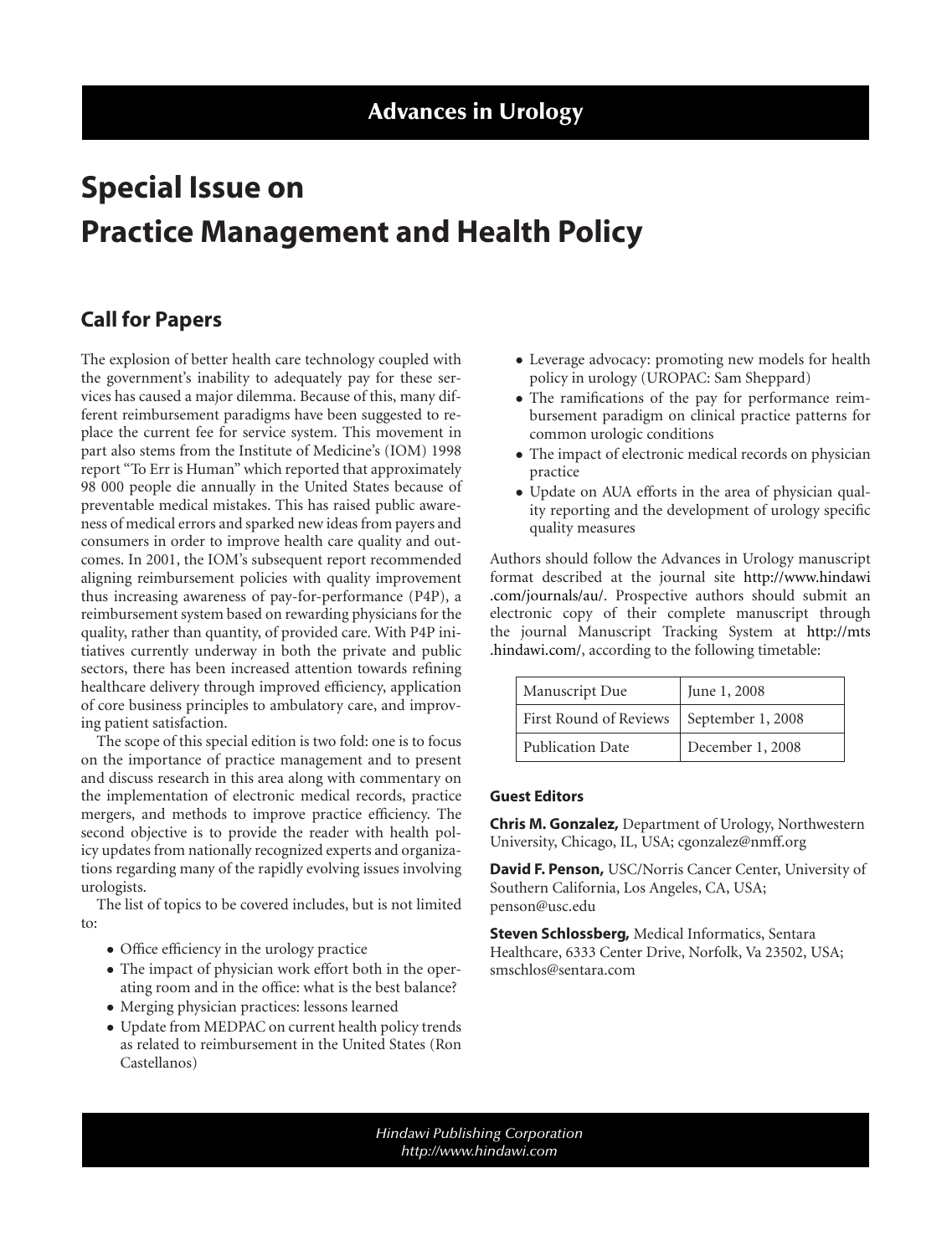# **Special Issue on Postradical Prostatectomy Rehabilitation Therapy**

## **Call for Papers**

The use of oral type-V phosphodiesterase inhibitors has been increasingly common over the last several years for the purposes of penile rehabilitation. This edition will provide a current assessment of the evidence supporting this practice. The concerns regarding the true benefit of penile rehabilitation will also be examined.

Topics of interest include, but are not limited to:

- Basic science evidence for the benefits of penile rehabilitation therapy
- Overview of penile rehabilitation therapy
- An appraisal of the peer-reviewed clinical literature on penile rehabilitation therapy
- Experience with penile rehabilitation therapy after robot-assisted laparoscopic prostatectomy

Authors should follow the Advances in Urology manuscript format described at the journal site [http://www.hindawi.](http://www.hindawi.com/journals/au/) [.com/journals/au/](http://www.hindawi.com/journals/au/) Prospective authors should submit an electronic copy of their complete manuscript through the journal Manuscript Tracking System at [http://mts.hindawi](http://mts.hindawi.com/) [.com/,](http://mts.hindawi.com/) according to the following timetable:

| Manuscript Due          | May 1, 2008      |
|-------------------------|------------------|
| First Round of Reviews  | August 1, 2008   |
| <b>Publication Date</b> | November 1, 2008 |

### **Guest Editor**

**Edward Kim,** Graduate School of Medicine, The University of Tennessee, Knoxville, TN 37920-6999, USA; ekim@mc.utmck.edu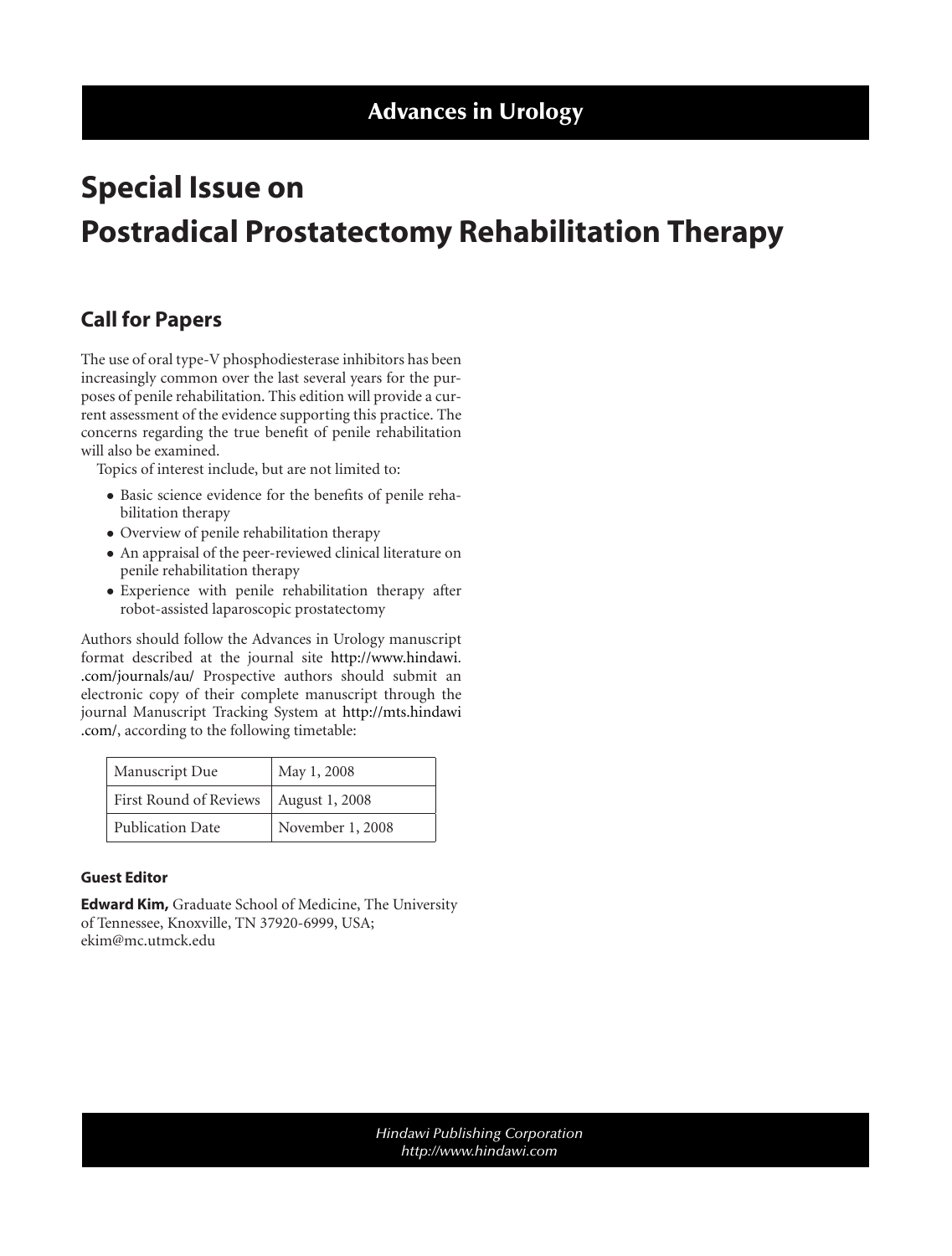# **Special Issue on The Human Microbiome and Infectious Diseases: Beyond Koch**

## **Call for Papers**

A century after Robert Koch linked individual cultured microbes to specific diseases (Koch's postulates), it is increasingly apparent that the complex community of microorganisms associated with the human body (the "microbiome") plays a key role in health and disease. The National Institute of Health (NIH) recently announced the Human Microbiome Project and among its goals is to understand the relationship between host-associated microbial communities and disease. Many physicians and researchers, however, have only passing familiarity with the concepts involved in the study and therapeutic manipulation of complex microbial communities. The aims of this special issue are (1) to familiarize the readers with the concepts and methods for the study of complex microbial communities, (2) to demonstrate how changes in the indigenous microbial community can play a role in diseases such as antibiotic-associated diarrhea, bacterial vaginosis, and cystic fibrosis, and (3) to review how probiotics may hold promise for the therapeutic manipulation of the indigenous microbiota. Review articles and original research papers are being sought for this special issue.

Authors should follow the Interdisciplinary Perspectives on Infectious Diseases manuscript format described at the journal site [http://www.hindawi.com/journals/ipid/.](http://www.hindawi.com/journals/ipid/) Prospective authors should submit an electronic copy of their complete manuscript through the journal Manuscript Tracking System at [http://mts.hindawi.com/,](http://mts.hindawi.com/) according to the following timetable:

| Manuscript Due                             | June 1, 2008     |
|--------------------------------------------|------------------|
| First Round of Reviews   September 1, 2008 |                  |
| <b>Publication Date</b>                    | December 1, 2008 |

### **Guest Editors**

**Vincent B. Young,** Division of Infectious Disease, Department of Internal Medicine, University of Michigan, Ann Arbor, MI 48109-5378, USA; youngvi@umich.edu

**Robert A. Britton,** Department of Microbiology and Molecular Genetics, Michigan State University, East Lansing, MI 48824-4320, USA; rbritton@msu.edu

**Thomas M. Schmidt,** Department of Microbiology and Molecular Genetics, Michigan State University, East Lansing, MI 48824-4320, USA; tschmidt@msu.edu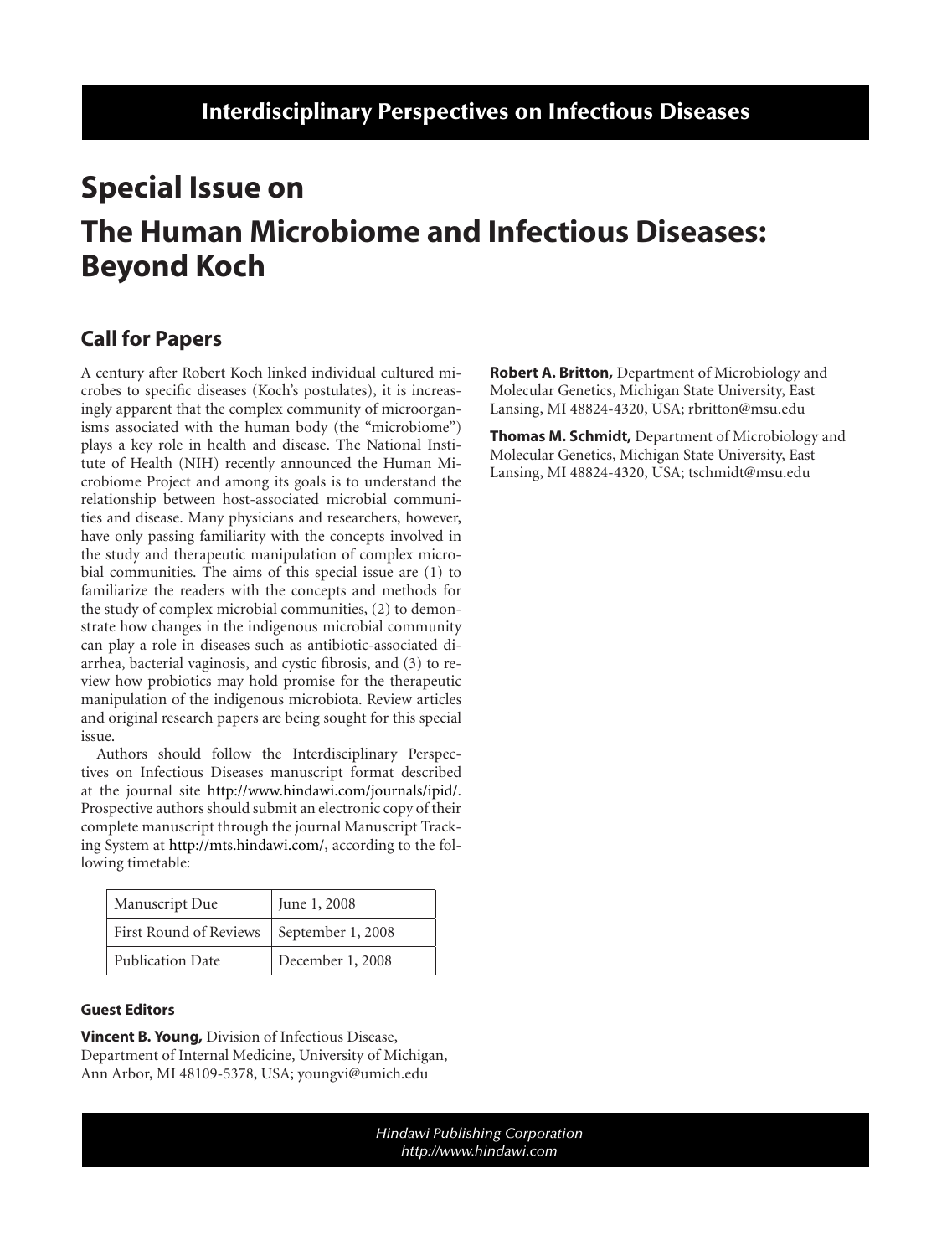# **Special Issue on Comprehensive Management of Upper Tract Urothelial Carcinoma**

## **Call for Papers**

Urothelial carcinoma of the upper urinary tract is relatively uncommon, representing only 5% of all urothelial cancers. The 5-year cancer-specific survival for upper tract urothelial carcinoma in the United States is roughly 75% with grade and stage serving as the most powerful predictors of survival. Nephroureterectomy with excision of the ipsilateral ureteral orifice and bladder cuff en bloc remains the gold standard treatment for upper tract urothelial carcinoma, but endoscopic and laparoscopic approaches, are rapidly evolving as standards of care depending on grade and stage of disease. Several controversies remain in management of upper tract urothelial carcinoma including patient selection for endoscopic versus laparoscopic approaches, management strategies of the distal ureter, the role of lymphadenectomy in upper tract urothelial carcinoma, and the value of chemotherapy in upper tract disease.

Aims of this special edition will be to critically review and evaluate controversies in management of upper tract urothelial cancer including: endoscopic management of upper tract urothelial carcinoma, laparoscopic nephroureterectomy and management of the distal ureter, the role of lymphadenectomy in management of upper tract urothelial cancer, and the emerging role of chemotherapy in upper tract disease.

- Endoscopic management of upper tract urothelial carcinoma
- Laparoscopic nephroureterectomy and management of the distal ureter
- Role of lymphadenectomy in management of upper tract urothelial cancer
- Role of chemotherapy in management of upper tract urothelial carcinoma

Authors should follow the Advances in Urology manuscript format described at the journal site [http://www.hindawi](http://www.hindawi.com/journals/au/) [.com/journals/au/.](http://www.hindawi.com/journals/au/) Prospective authors should submit an electronic copy of their complete manuscript through the journal Manuscript Tracking System at [http://mts.hindawi](http://mts.hindawi.com/) [.com/,](http://mts.hindawi.com/) according to the following timetable:

| Manuscript Due         | May 1, 2008      |
|------------------------|------------------|
| First Round of Reviews | August 1, 2008   |
| Publication Date       | November 1, 2008 |

### **Guest Editor**

**Norm D. Smith,** Department of Urology, Feinberg School of Medicine, Northwestern University, 303 East Chicago Avenue, Tarry 16-703, Chicago, IL 60611-3008, USA; [n-smith3@northwestern.edu](mailto:n-smith3@northwestern.edu)